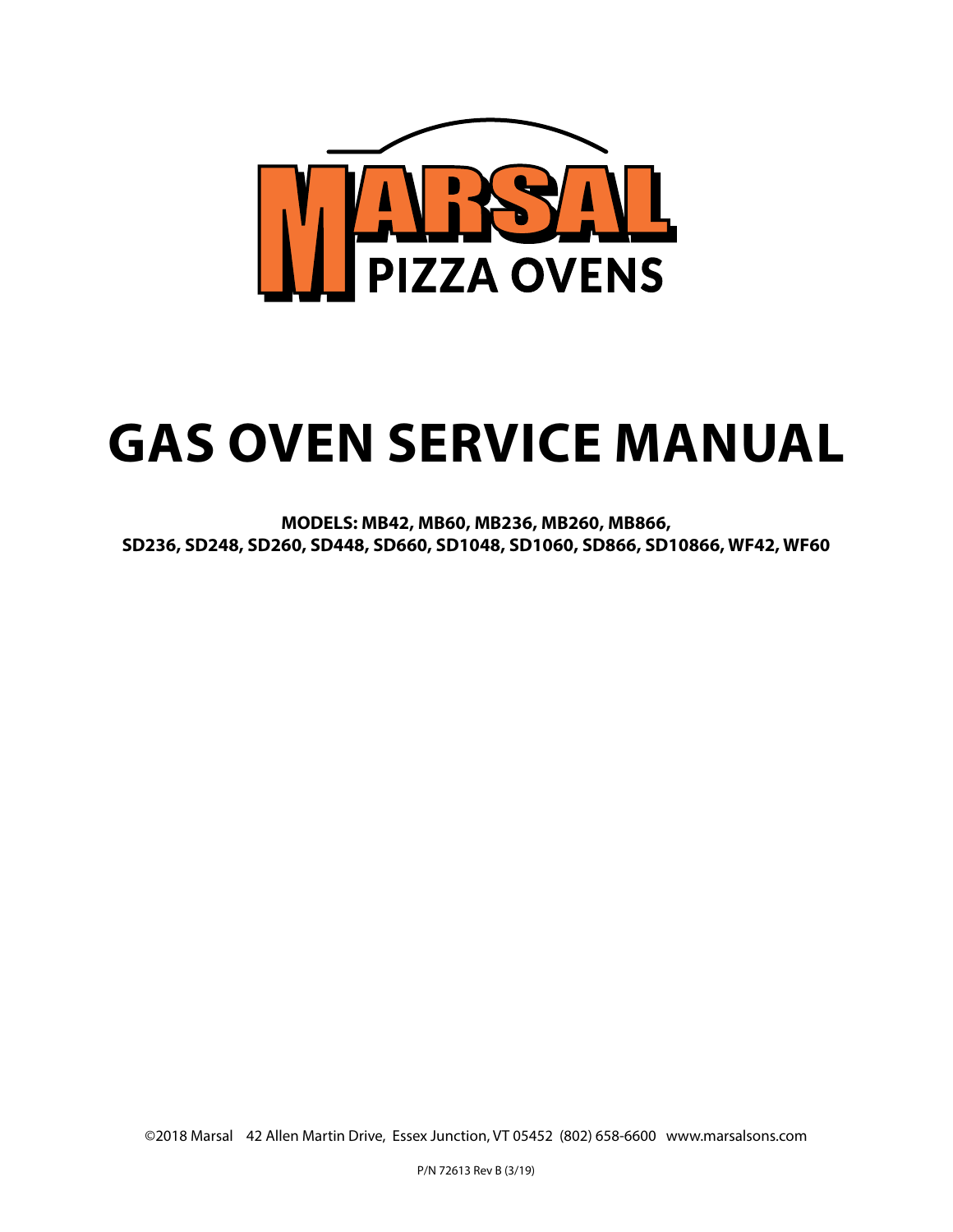

# **TABLE OF CONTENTS**

# **I TESTING OF COMPONENTS**

### **II MAINTENANCE INSTRUCTIONS**

| AUTOMATIC SAFETY PILOT VALVE, MAIN MANUAL CONTROL VALVE, |  |
|----------------------------------------------------------|--|
|                                                          |  |
|                                                          |  |
|                                                          |  |

|--|--|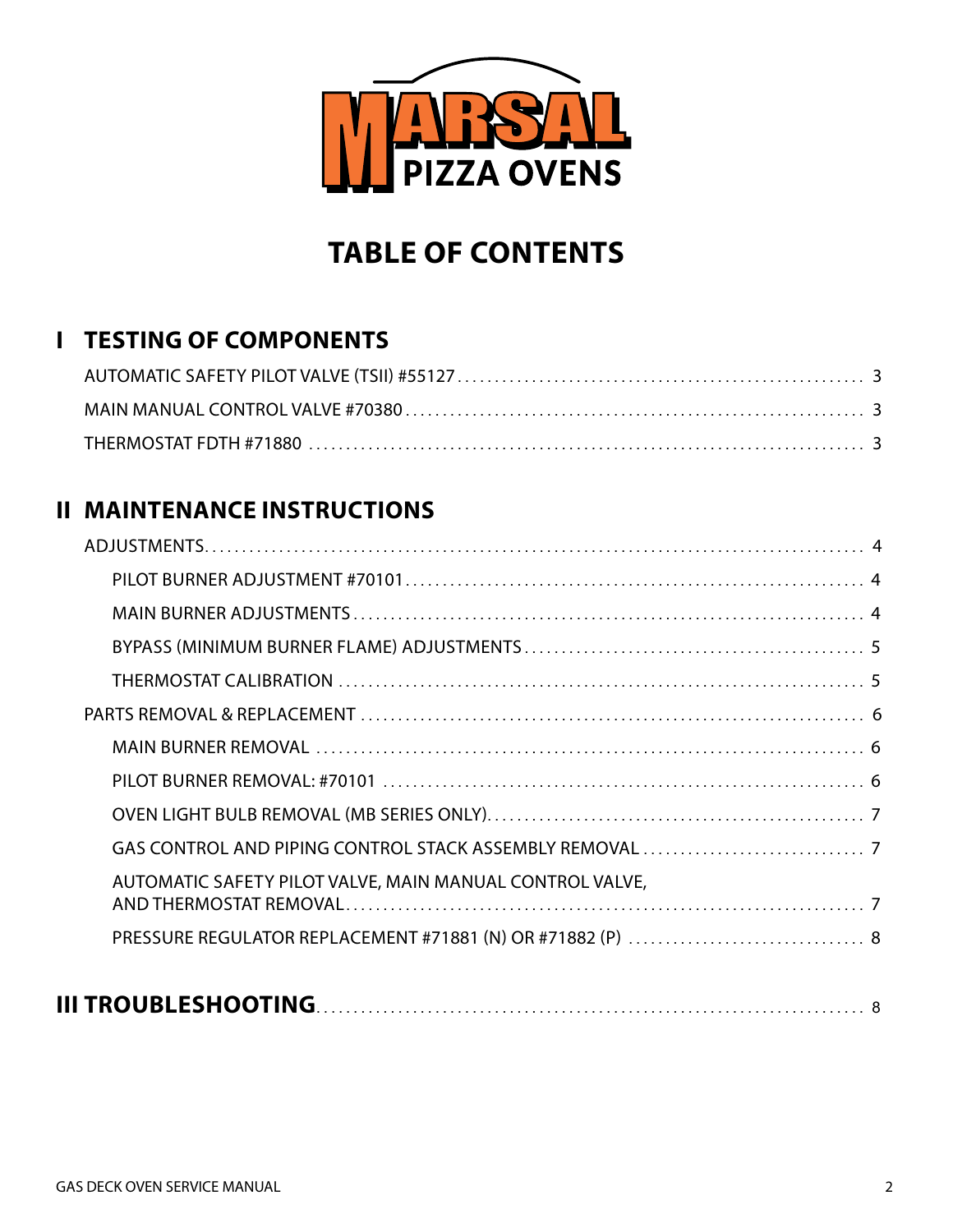# **TESTING OF COMPONENTS**

# **AUTOMATIC SAFETY PILOT VALVE (TSII) #55127**

Pilot gas is supplied from the main valve inlet through a drilled passageway to the pilot burner. Pushing the red reset button temporarily allows gas to flow to the pilot burner for ignition of the pilot burner flame. When the bulb heats up, the main valve opens to allow gas to flow to the main burner. The red reset button is then released.

If the pilot burner flame fails and cannot be reactivated the following test can be performed:

- Pilot burner adjustment: Refer to following page.
- Clean Pilot burner's limiting orifice as follows:
	- a. Disconnect gas tubing at the pilot burner body
	- b. Remove cup shaped orifice from pilot burner body
	- c. Clean orifice by blowing any foreign matter out the orifice hole. Take care not to enlarge orifice hole.
	- d. Replace components in reverse order. If the pilot burner still does not operate or the main burner comes with a low flame, or will not come at all, replace the Automatic Safety Pilot Valve (TSII)

### **MAIN MANUAL CONTROL VALVE #70380**

The main manual control valve is a simple ball valve. Due to its simplicity, failures of this type of valve are practically non-existent. For difficulties associated with this control, it would be best to replace the valve.

# **THERMOSTAT FDTH #71880**



Figure 1

For any suspected thermostat problems the following procedures should be reviewed in this manual:

- Thermostat adjustment
- Bypass (Minimum Burner Flame) adjustment.
- Thermostat calibration. Most thermostat failures will generally fall into one of the following three categories:
- 1. If thermostat is in a runaway condition and will not shut off at set temperature, replace the thermostat.
- 2. If thermostat will not maintain calibration after adjustment, replace thermostat.
- 3. If thermostat bulb or capillary are cut, bent, or unnecessarily flattened, replace thermostat. (This is NOT covered under the warranty!)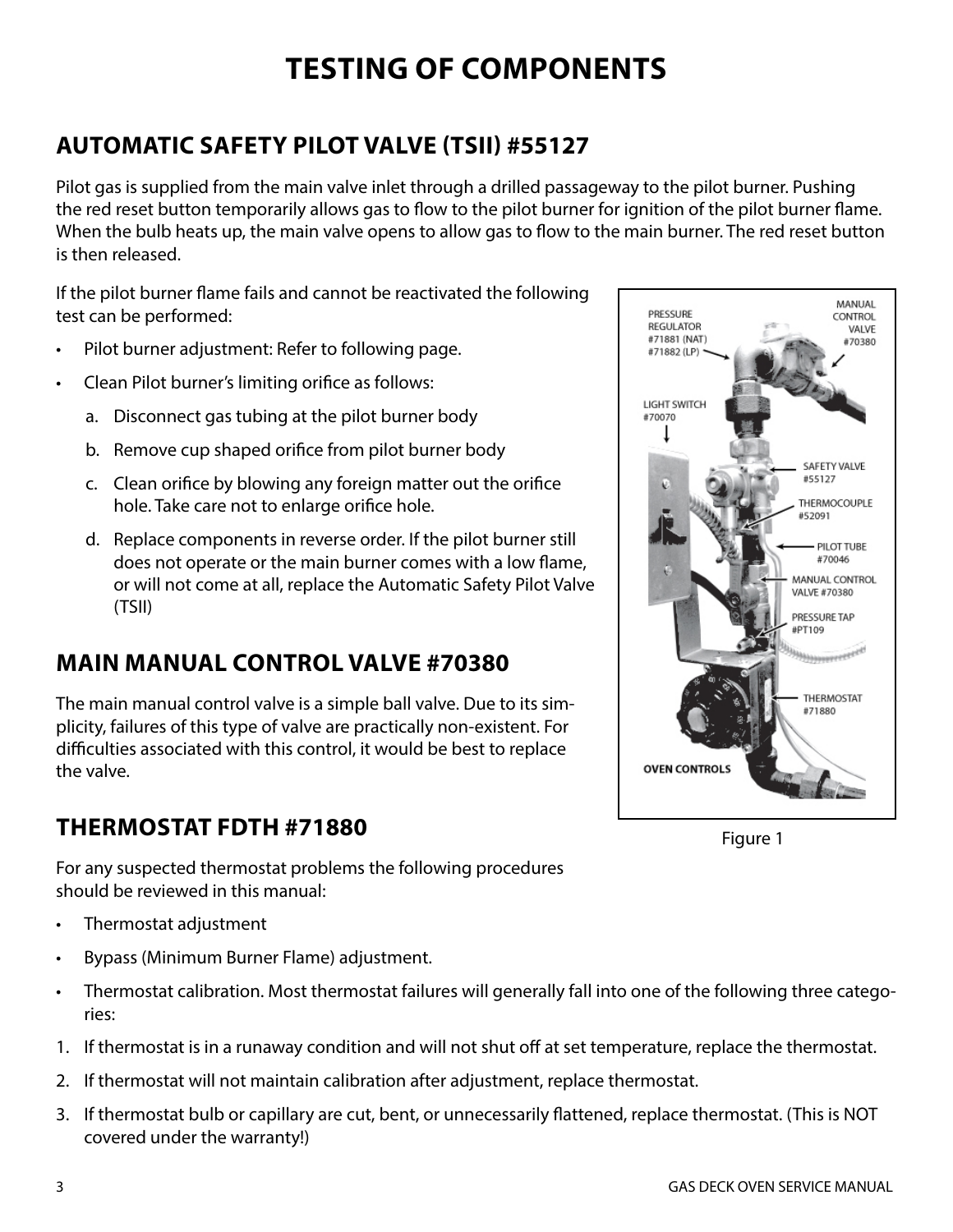# **MAINTENANCE INSTRUCTIONS**

### **ADJUSTMENTS**

Many malfunctions attributed to defective material or faulty workmanship may be rectified by the adjustment of pilot burners, main burners, or thermostats. It is therefore wise to attempt to correct operational difficulties through adjustment rather than the immediate replacement of parts.

#### **PILOT BURNER ADJUSTMENT #70101**

A commonly diagnosed malfunction of the safety pilot valve is the pilot burner/flame sensing bulb relationship resulting from:

- Improper draft
- Low gas pressure. (Natural Gas 4.5" WC Propane Gas 11"WC)
- Clogged pilot burner orifice from dirt and debris from unpurged gas lines.
- Incorrect adjustment of pilot burner flame.

#### When working correctly, the flame must engulf the safety pilot probe tip.



Figure 2

#### **MAIN BURNER ADJUSTMENTS**

Satisfactory oven performance and burner life are dependent on correct burner adjustment. Before shipment, burners have been adjusted for proper operation with the type specified on the rating plate located inside the control compartment above the light switch. If further adjustment is necessary proceed as follows:

- Adjust primary air shutter at the front of the burner compartment to obtain a stable and quiet flame.
- If too much primary air is present, flames will lift from the burner parts. A reduction in primary air will correct this condition.
- Too little primary air will cause yellow tipping or an entire yellow flame to appear. This condition indicates incomplete combustion and may cause carbon sooting to appear on metal parts near the flame.
- When a flame raises off the burner it is important to determine if it is a "lifting flame" or a "floating flame":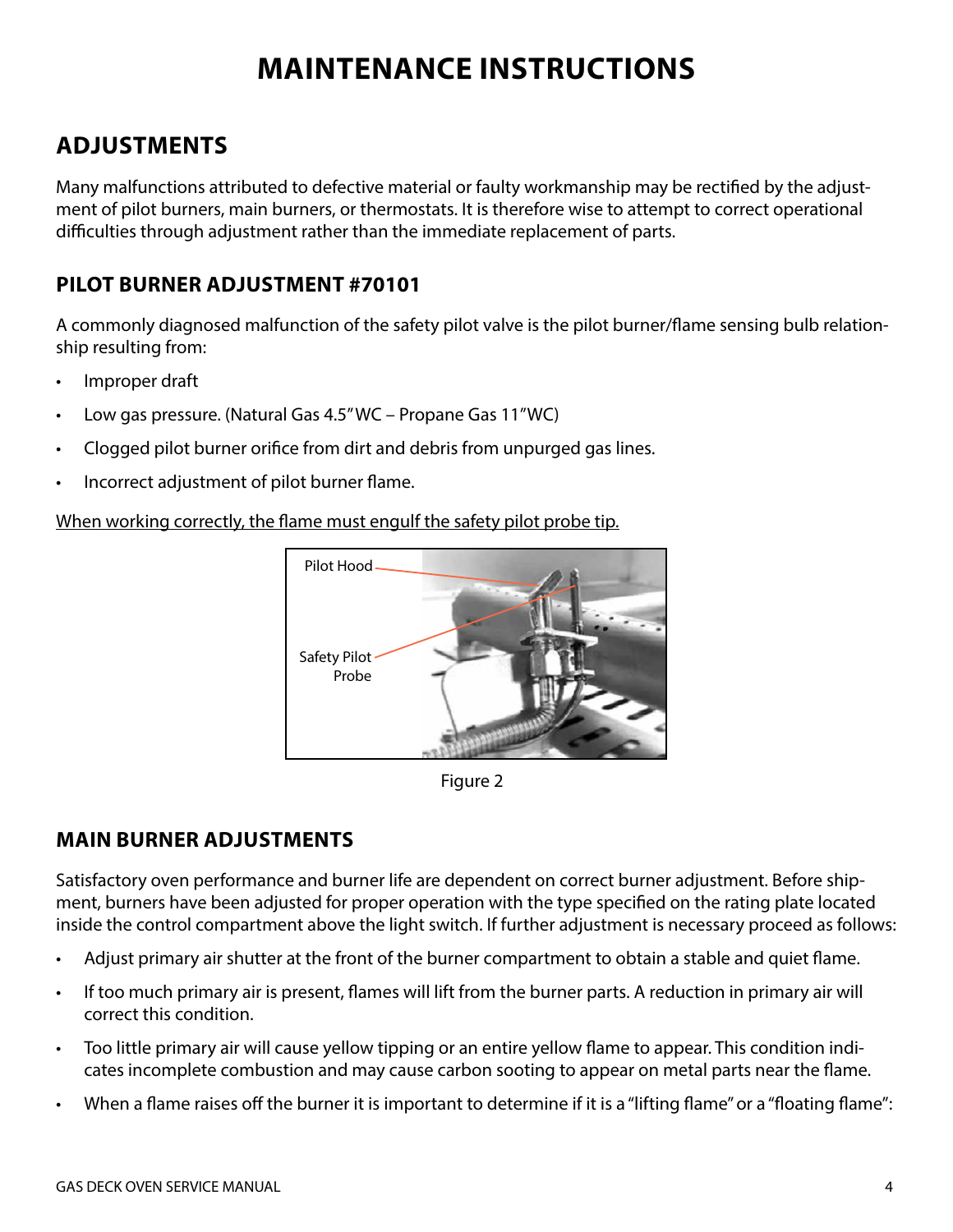LIFTING FLAMES - rise from the ports to burn some distance above the ports. In some cases these flames will drop back to the port and lift again intermittently. They are caused by too much primary air. Decreasing the shutter opening will stop lifting flames.

FLOATING FLAMES - are long and lazy in appearance, poorly defined, quiet flames which roll around the combustion chamber sometimes completely off the ports. Floating flames result from too little secondary air. Lack of secondary air is caused by incorrect venting, clogged flueways, blocked secondary air inlet openings, or lack of natural room makeup air to the oven.

#### **BYPASS (MINIMUM BURNER FLAME) ADJUSTMENTS**

A Robertshaw FDTH 300° - 650° F (149° - 343° C) type thermostat is used. This is a throttling type gas thermostat with bypass flame adjustment control. For bypass adjustment proceed as follows:

- 1. Preheat oven to 500° F (260° C). When thermostat has throttled to bypass the flame on the main burner should have decreased to a flame no larger than 1/8" (6mm)
- 2. If flame is too high, remove dial, insert screwdriver in screw marked "B" on the thermostat and turn screw clockwise to lower flame.
- 3. If flame is too low, remove dial, insert screwdriver in screw marked "B" on the thermostat and turn screw counterclockwise to increase flame.

#### **THERMOSTAT CALIBRATION**

- 1. Attach pyrometer lead to thermostat bulb in the baking compartment. If a pyrometer is not available, place a reliable mercury type oven thermometer in the center of the baking deck (approximately 1" above the surface).
- 2. Preheat the oven to at least 400° F (204° C).
- 3. When the burner reaches bypass or minimum flame, take the temperature reading. If the temperature is within 10° F (6° C) of the thermostat setting, do not change the thermostat settings. If the temperature differs more than 10° F (6° C) from the thermostat setting, adjust the thermostat as follows:
	- a. Pull thermostat dial straight off without turning.
	- b. Hold calibration plate on thermostat and loosen the two calibration lock screws until the plate can be moved without moving the control.
	- c. Turn calibration plate so that pyrometer reading is set in line with the indicator mark at the 12 o'clock position. Temperature variation will be 50° F (28° C) between the letters.
	- d. Adjust the calibration plate as follows: Turn calibration plate counterclockwise if pyrometer or thermometer reading is higher than the dial reading OR clockwise if the pyrometer or thermometer reading is lower than the dial reading.
	- e. Hold calibration plate and tighten two screws firmly.
	- f. Replace thermostat dial.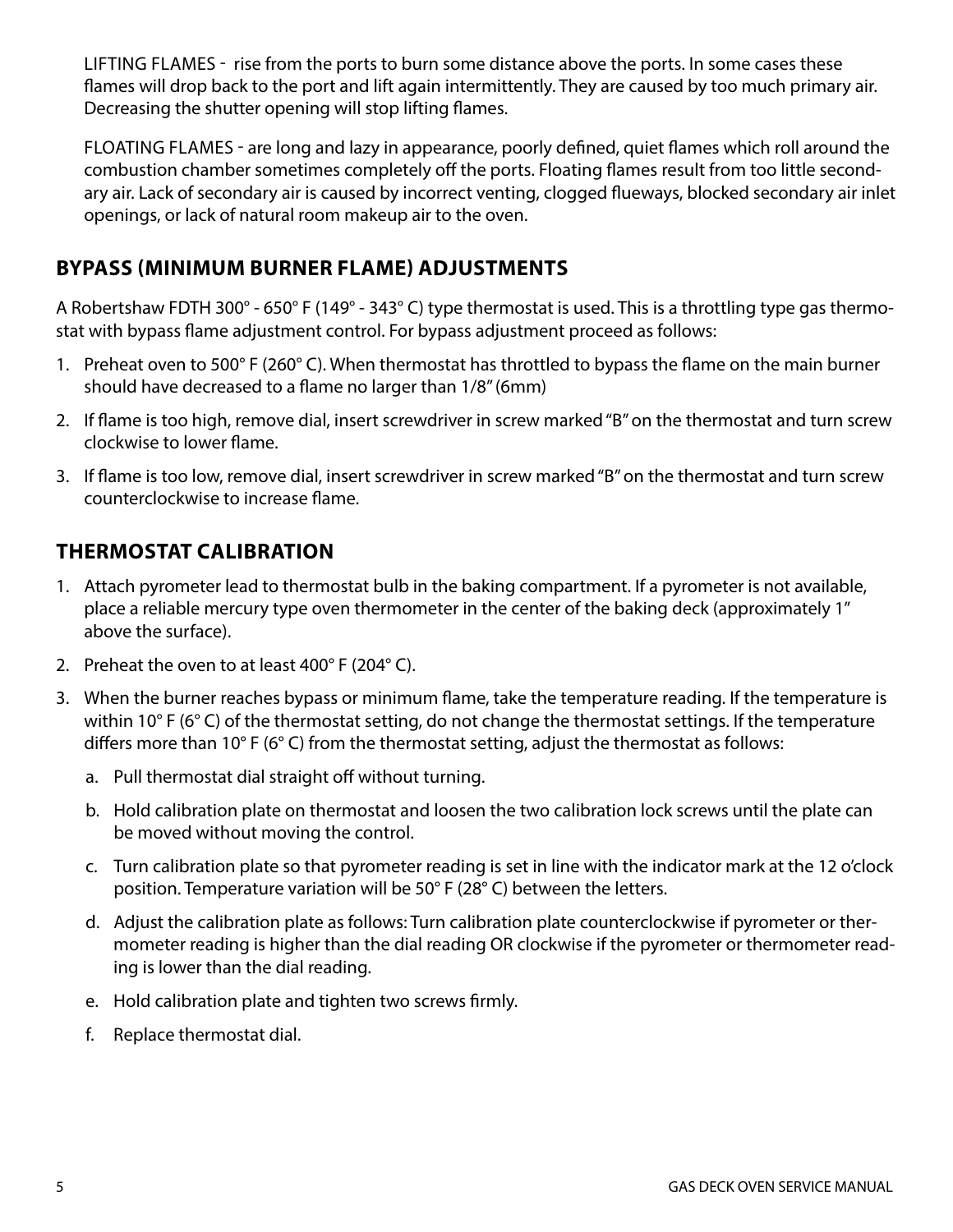

Figure 3

### **PARTS REMOVAL & REPLACEMENT**

#### **MAIN BURNER REMOVAL**

- 1. Open combustion compartment door.
- 2. Remove the burner door by removing its hinges.
- 3. Remove the heat shields by removing the three screws that hold it together.
- 4. Remove the two screws that hold the pilot burner to the bracket.
- 5. Move the entire pilot burner assembly with capillary and pilot gas tubing forward out of work area.
- 6. Disconnect union at manifold.
- 7. Remove three (3) bolts which hold the burner assembly to the floor of the burner compartment and remove the tee support for the flame deflectors.
- 8. Replace burners in replace order from removal.

#### **PILOT BURNER REMOVAL: #70101**

- 1. Open combustion compartment door.
- 2. Remove the burner door by removing its hinges.
- 3. Remove the heat shields by removing the three screws that hold it together.
- 4. Remove the screw that holds the pilot burner to the bracket.
- 5. Remove the capillary bulb.
- 6. Disconnect gas supply tubing from pilot burner.
- 7. Replace pilot burner in reverse order from removal.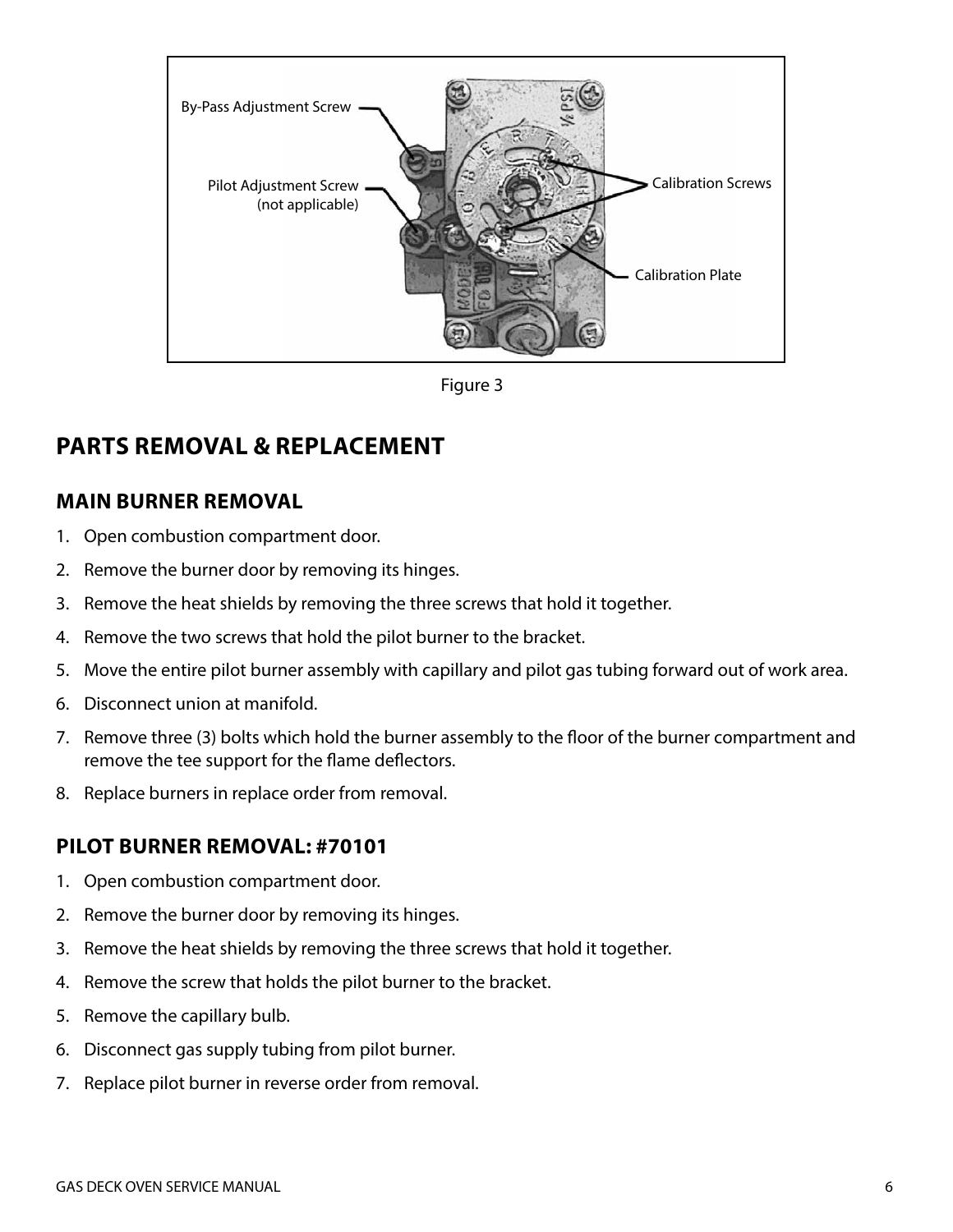#### **OVEN LIGHT BULB REMOVAL (MB & WF SERIES ONLY)**

#### **CAUTION!! Parts will be hot!**

GLASS #70019 – LIGHT BULB #55607 – UPGRADE KIT #72667

- 1. Open the control door and remove the screw located at the back of the light box (Figure 4 on next page).
- 2. Remove the light box out through the control door (Figure 5 on next page).
- 3. Remove the light bulb and replace with new bulb (assembly 55607).

#### **MARSAL OFFERS AN UPGRADE KIT TO THE DUAL 55607 BULB ASSEMBLY SHOWN. THE KIT IS P/N 72667 WHICH INCLUDES INSTRUCTIONS L-2023.**









#### **GAS CONTROL AND PIPING CONTROL STACK ASSEMBLY REMOVAL**

- 1. Open baking compartment door and remove thermostat bulb from the top of the chamber. Slide the capillary tube to the left and into the control door area.
- 2. Disconnect pilot tubing at safety valve on control stack.
- 3. Disconnect the thermocouple from the safety valve.
- 4. Disconnect upper and lower unions on control stack.
- 5. Pull control stack assembly forward.
- 6. Replace control stack in reverse order from removal.

#### **AUTOMATIC SAFETY PILOT VALVE, MAIN MANUAL CONTROL VALVE, AND THERMO-STAT REMOVAL**

- 1. Remove Control Stack Assembly (see above).
- 2. Remove respective control from Control Stack Assembly.
- 3. Replace new control and other components in Control Stack Assembly in reverse order.

#### **ATTENTION: THE TSII SAFETY VALVE CAN BE REPLACED BY REPLACING THE HEAD ONLY, LEAVING THE BODY STILL ATTACHED TO THE CONTROL STACK ASSEMBLY.**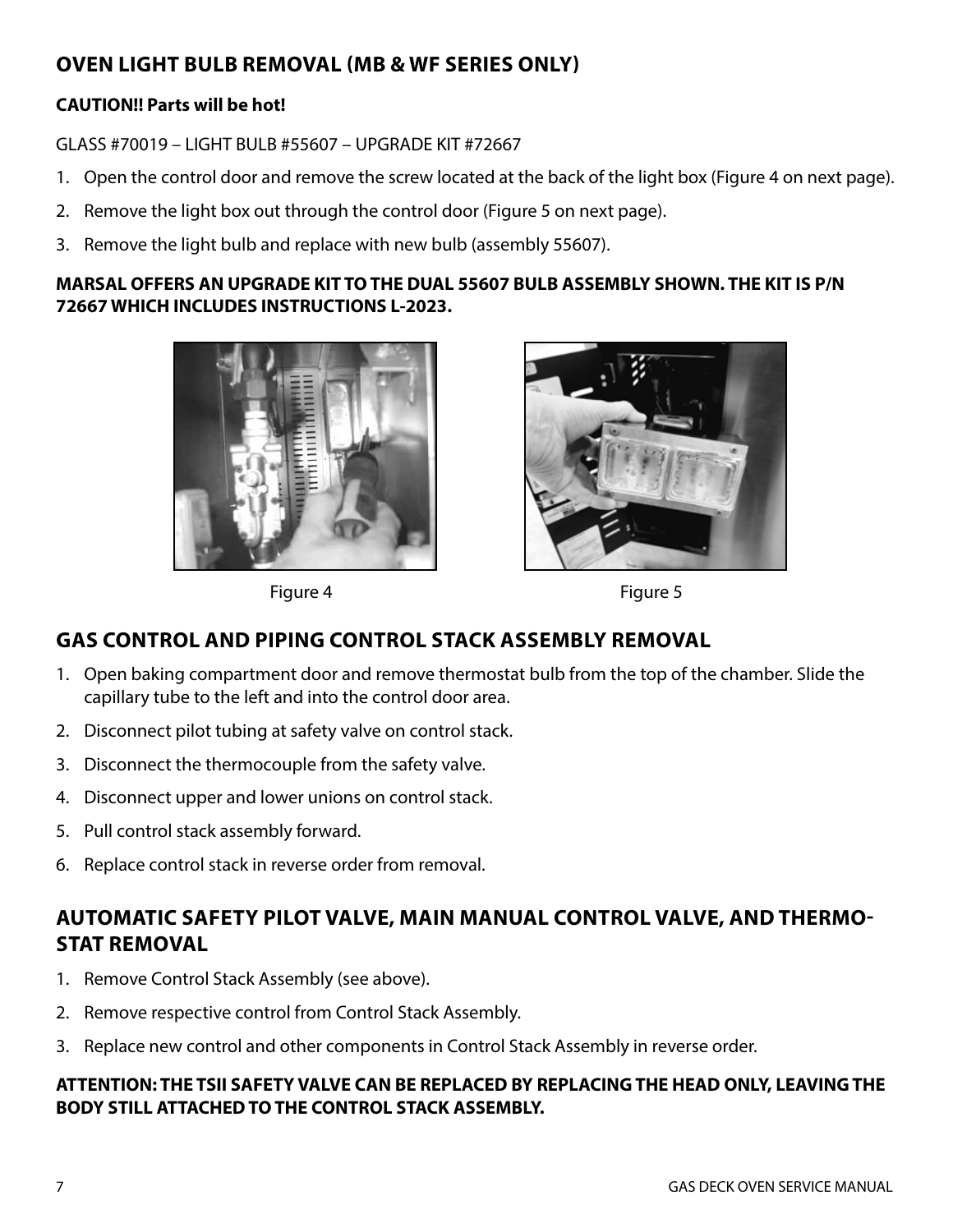#### **PRESSURE REGULATOR REPLACEMENT #71881 (N) OR #71882 (P)**

The pressure regulator is located just above the control stack in the control compartment. Before replacement, gas service to this point must be shut off before disconnecting.

# **TROUBLESHOOTING**

- Check the diameter of your gas connections. Flex lines or hard plumbing MUST BE 34" or bigger.
- A stainless steel flue pipe MUST BE installed on all ovens that are venting into a hood.
- A draft diverter MUST BE installed on all ovens being directly vented into the ceiling.

| <b>PROBLEM</b>                                  | <b>POSSIBLE CAUSES</b>                                            |
|-------------------------------------------------|-------------------------------------------------------------------|
| <b>PILOT BURNER GOES OUT</b>                    | 1. Pilot thermocouple not in center of flame.                     |
|                                                 | Poor draft conditions snuff out flame (no flue<br>2.<br>pipe).    |
|                                                 | Too much draft pulls the flame away from ther-<br>3.<br>mocouple. |
|                                                 | Air from fans or register blowing at front of oven.<br>4.         |
|                                                 | Pilot flame too low.<br>5.                                        |
|                                                 | Pilot orifice is dirty.<br>6.                                     |
|                                                 | Thermocouple is defective.<br>7.                                  |
|                                                 | Safety pilot valve defective.<br>8.                               |
|                                                 | Gas leak at pilot orifice fitting.<br>9.                          |
| <b>BURNER FAILS TO COME ON WHEN PILOT IS ON</b> | Burner valve off located just above the thermo-<br>1.<br>stat.    |
|                                                 | Safety valve defective.<br>2.                                     |
|                                                 | Thermostat out of calibration.<br>3.                              |
|                                                 | Thermostat is defective.<br>4.                                    |
|                                                 | Burner orifice is plugged.<br>5.                                  |
| OVEN BURNER WILL NOT THROTTLE DOWN OR           | Broken capillary tube on thermostat.<br>1.                        |
| <b>GETS TOO HOT</b>                             | Oven thermostat out of calibration.<br>2.                         |
|                                                 | Minimum bypass flame too high (lower to 1/8")<br>3.               |
|                                                 | Dirt under thermostat valve seat.<br>4.                           |
|                                                 | Thermostat defective.<br>5.                                       |